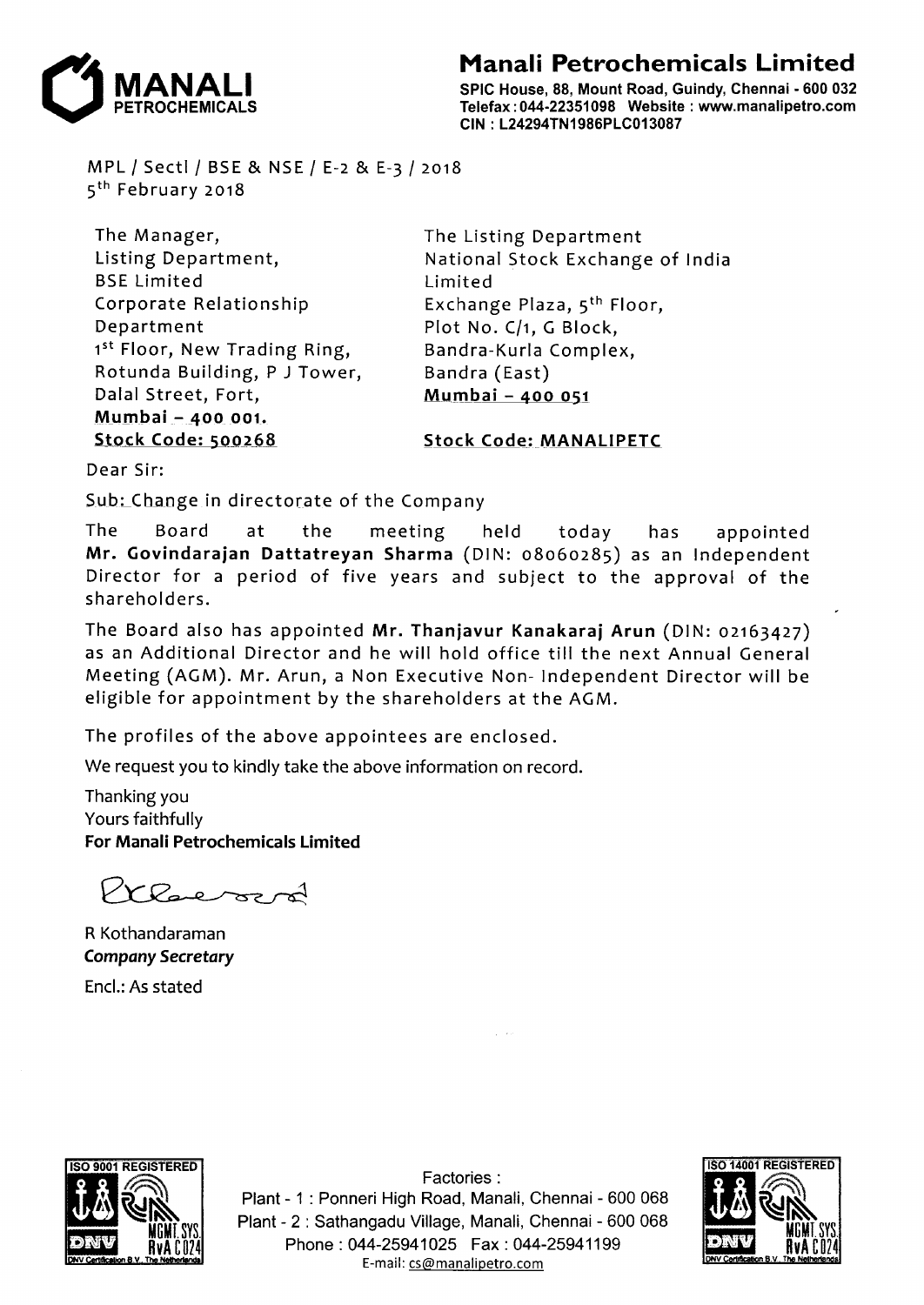## *Manali Petrochemicals Limited*

**Mr.GD** *Sharma,* **63,** *[DIN:* **08060285]** a Post Graduate in Personnel Management & Industrial Relations from Tata Institute of Social Sciences, is a Senior HR professional with over 38 years' experience across industry verticals. He has held senior positions and led the HR function in various corporates such as BGR Energy Systems, Larsen & Toubro, Vedanta (Sterlite) Group, SRA Systems, E.l.D. Parry and SPIC.

At present he is Principal Consultant, Beeline HR Advisory, his own HR & Management Consulting Firm, advising major organizations, Institutions and individuals on managing growth and helping them realize their potential. His clientele include industries in various sectors such as logistics, automobile, engineering, cosmetics & fragrances, sugar and chemicals, cement, engineering & construction, project management, oil & gas, water & utilities, thermal power, coal imports, fertilizers & chemicals.

Currently, he advises on various issues & subjects such as CEO & Leadership Advisory, Vision-Mission & Alignment, Values Clarification & Articulation, Cultural Transformation, Organization Restructuring, Compensation & Benefits Study and Rationalization, Work Study, Manpower Allocation & Utilization, De-layering, Formulation of HR Policies & Processes, Talent Assessment & Management, Leadership Development & Potential Assessment, Management Development & Training, Trade Union Management & Negotiations, Mentoring & Counselling, Postmerger Change Management, Design & Implementation of CSR Policies & Projects, etc.

Mr. Sharma is a well-respected HR veteran, with rich experience in the complete spectrum of the human resources functions across varied business segments. He has had exposure to multi-national mergers and acquisitions, cross-cultural change management, large scale integration facilitation skills and the like. He has designed and successfully implemented management and leadership development initiatives across the enterprise, and is well-versed in strategically aligning HR with Business.

Mr. Sharma also plays an active role in Education/Academia and Training, and is associated as Advisor, Adjunct Faculty, Visiting Faculty, and Mentor with prestigious B-Schools and leading Business houses. He was the first industry professional to speak about Personal Branding in 2004, and is a much sought-after trainer, speaker, rapporteur, facilitator and moderator in professional, social and cultural circles.

Mr. Sharma has won many Awards and Distinctions. He was the Best Outgoing Student of the 1979 batch of M.A. (PM& IR) at TISS and a Gold Medalist. His other Awards include Rotary Foundation Group Study Exchange Fellowship in 1985; Fellowship of AOTS in 1996; Leadership Excellence Award from ITM University in 2006; Lifetime Achievement Awards by HR Sangam in 2016 and HR Caucus in 2018.

His other interests include singing, modelling, photography, writing, motor sports rally and travel. He has conducted over 100 music shows for corporate, cultural and social events, and has also been featured in many advertisements of leading brands, TV talk shows and Radio programs. His interviews and writings have been published in leading English and vernacular newspapers & periodicals.

Mr. Sharma does not hold any shares in the Company and at present is not a Director in any other Company.  $\frac{1}{2}$  ,  $\frac{1}{2}$  ,

**QOCHA** 600 032